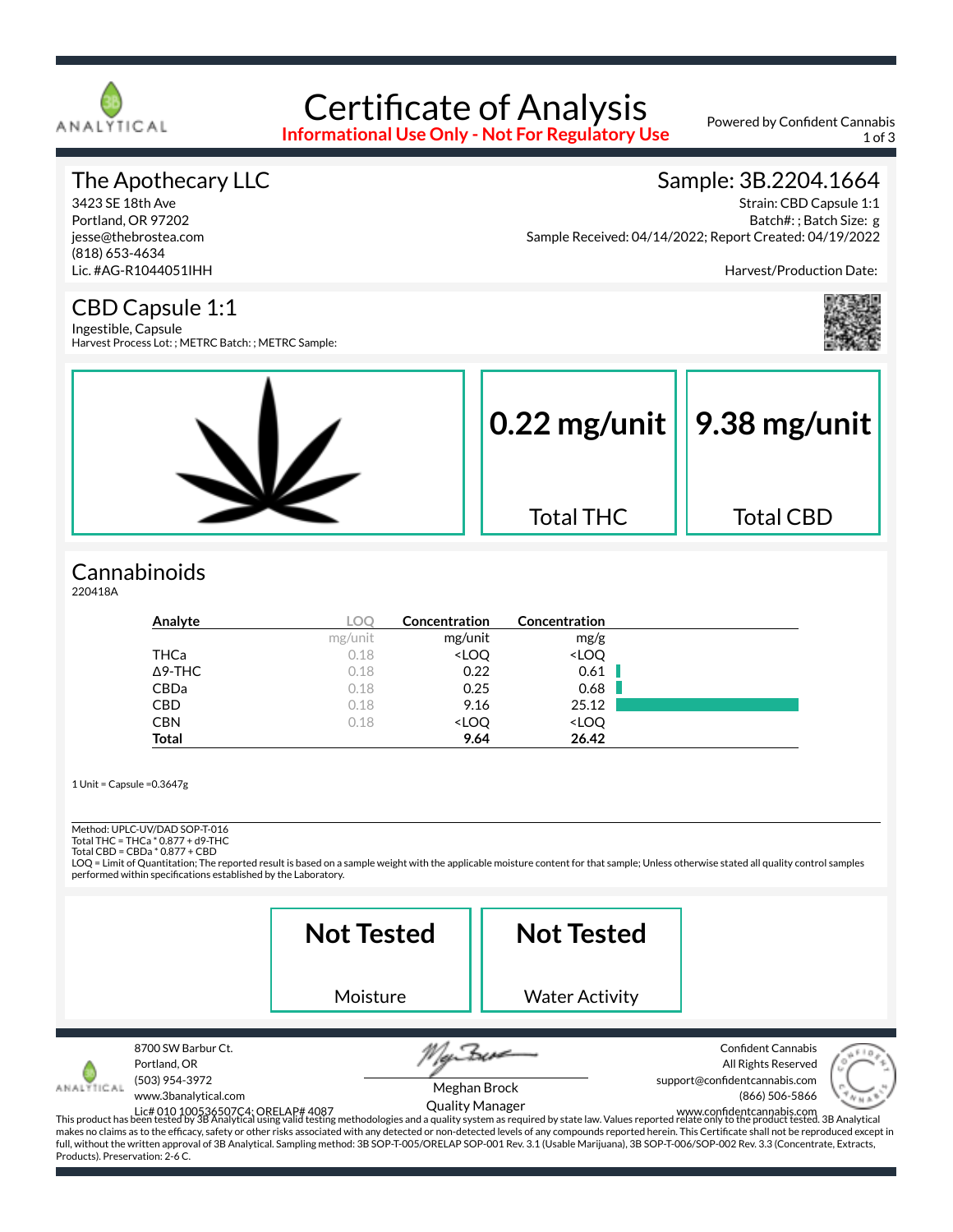

## Certificate of Analysis

**Informational Use Only - Not For Regulatory Use**

Powered by Confident Cannabis 2 of 3

#### The Apothecary LLC

3423 SE 18th Ave Portland, OR 97202 jesse@thebrostea.com (818) 653-4634 Lic. #AG-R1044051IHH

#### Sample: 3B.2204.1664 Strain: CBD Capsule 1:1

Batch#: ; Batch Size: g Sample Received: 04/14/2022; Report Created: 04/19/2022

Harvest/Production Date:

### CBD Capsule 1:1

Ingestible, Capsule Harvest Process Lot: ; METRC Batch: ; METRC Sample:

## Quality Control Data

| <b>Analytical Batch ID</b> | <b>OC Sample ID</b> | Assay Name   | <b>QC Category Name</b> |
|----------------------------|---------------------|--------------|-------------------------|
| 220418A                    | 220418A-MB          | Cannabinoids | <b>Blank</b>            |
| <b>QC Notes</b>            |                     |              |                         |
| None                       |                     |              |                         |

| Analyte    | Amount recovered                 | <b>PASS/FAIL</b> |
|------------|----------------------------------|------------------|
| CBDa       | $<$ LOQ                          | <b>PASS</b>      |
| CBD        | <loq< td=""><td>PASS</td></loq<> | PASS             |
| THCa       | <loq< td=""><td>PASS</td></loq<> | PASS             |
| <b>CBN</b> | < LOQ                            | PASS             |
| <b>THC</b> | < LOO                            | PASS             |



Confident Cannabis All Rights Reserved support@confidentcannabis.com (866) 506-5866



www.3banalytical.com

Lic# 010 100536507C4; ORELAP# 4087<br>This product has been tested by 3B Analytical using valid testing methodologies and a quality system as required by state law. Values reported relate only to the product tested. 3B Analyt makes no claims as to the efficacy, safety or other risks associated with any detected or non-detected levels of any compounds reported herein. This Certificate shall not be reproduced except in full, without the written approval of 3B Analytical. Sampling method: 3B SOP-T-005/ORELAP SOP-001 Rev. 3.1 (Usable Marijuana), 3B SOP-T-006/SOP-002 Rev. 3.3 (Concentrate, Extracts, Products). Preservation: 2-6 C.